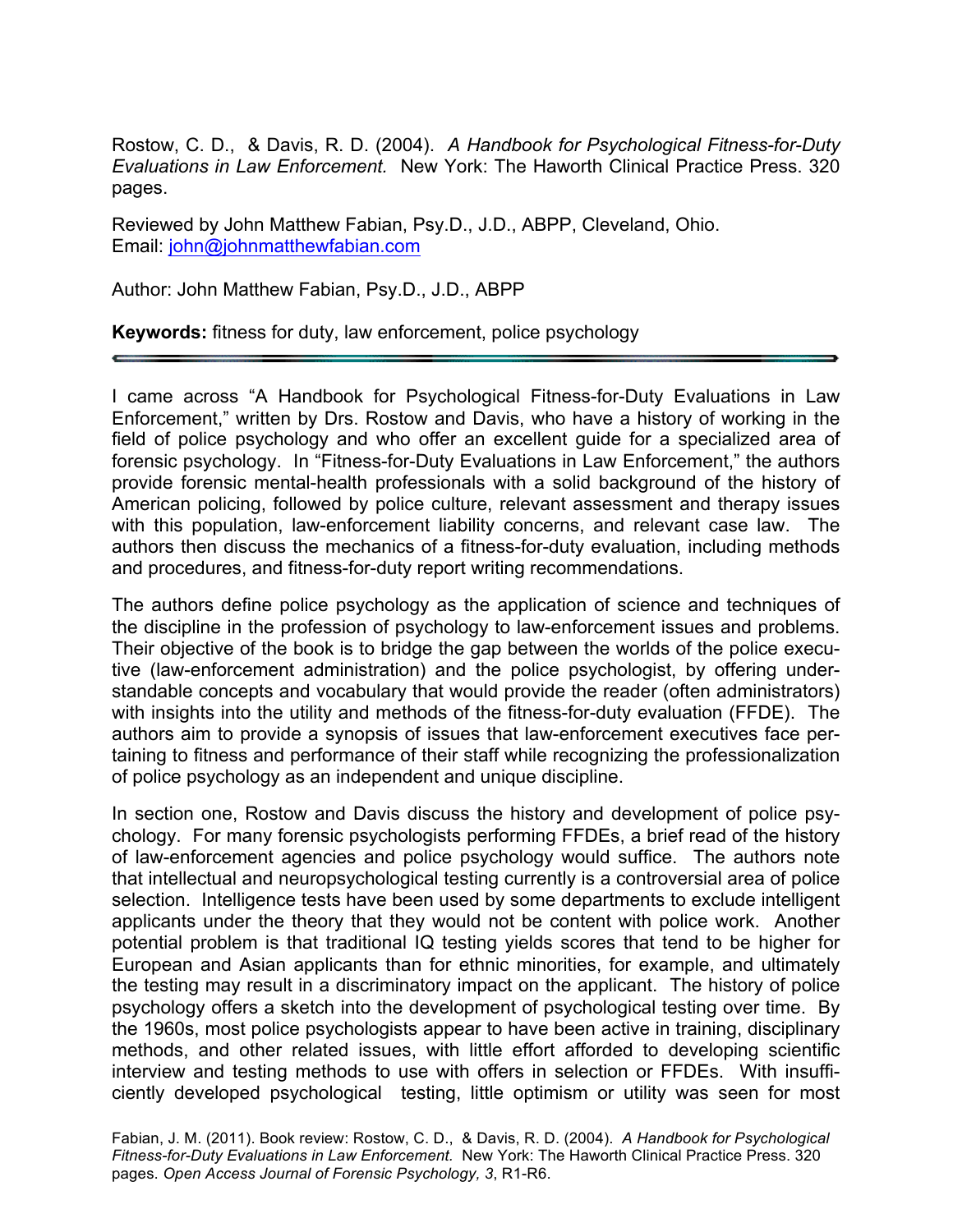police psychology selection procedures by the early 1990s. The authors acknowledge that most reviews of police research literature have focused on the usefulness of administrative methods such as supervision techniques over individual-officer psychological approaches. When considering the future of police psychology, psychologists may expect to play a more important and developing role regarding the development of standards of deadly force for police officers. Similarly, psychologists may be able to assist in the understanding of a specific use-of-force incident relevant to an officer's FFDE.

The authors then provide a helpful chapter discussing police culture and its importance regarding the assessment and treatment of law-enforcement clients. The authors note that a major source of distress for officers is the idea that if they talk to a police psychologist they may be ridiculed or rejected by their peers and supervisors as either "damaged goods" or a "nutcase." Many officers will resist suggestions to seek mentalhealth assessment or treatment no matter how serious their problems are. When considering special issues of psychotherapy in police settings, posttraumatic stress disorder and acute stress disorder are common psychiatric conditions.

The authors take serious concern with cultural diversity and its relevance to developing teamwork in police operations and in designing a stress-management program to treat officers with individual difficulties. The authors also are sensitive in distinguishing officers who come from a variety of backgrounds and neighborhoods with various racial compositions that can affect their relationship with peers and how they handle their job. The authors also describe internal police cultural issues such as police officers tending to be more conservative than the general populations that they serve. Officers may have hostility to the judicial system and resent legal technicalities such as Miranda warnings, which they may perceive, are used as tools to restrain or punish them in their pursuit of protecting society. This same hostility obviously may be felt against the FFD provider, as officers feel threatened by the police department's request for a psychological assessment addressing their fitness to serve and protect. Similarly, many officers have a sense of "hyper masculinity" which may conflict with the perception of mental-health assessment and treatment. The authors comment that many street officers have developed prejudicial attitudes towards minorities and these attitudes stem from both their work with colleagues and direct experiences of police work and, as a consequence, many view everyone with skepticism and suspiciousness.

The FFD examiner obviously has to take these perceived attitudes into account during the evaluation and appreciate that the officers' characteristics are often rooted in experience rather than simple personality traits. The FFD evaluator must also appreciate that officers may desire the unpredictability, uncertainty, and seduction of policing and the power that comes on the job. The authors do a good job in introducing the value system of law enforcement and the toll that policing takes on an individual and his family.

The next section in the book describes law-enforcement liability and police psychology. Rostow and Davis focus on civil rights regarding conduct of police officers. The authors offer case law regarding civil rights violations in law enforcement. There is an emphasis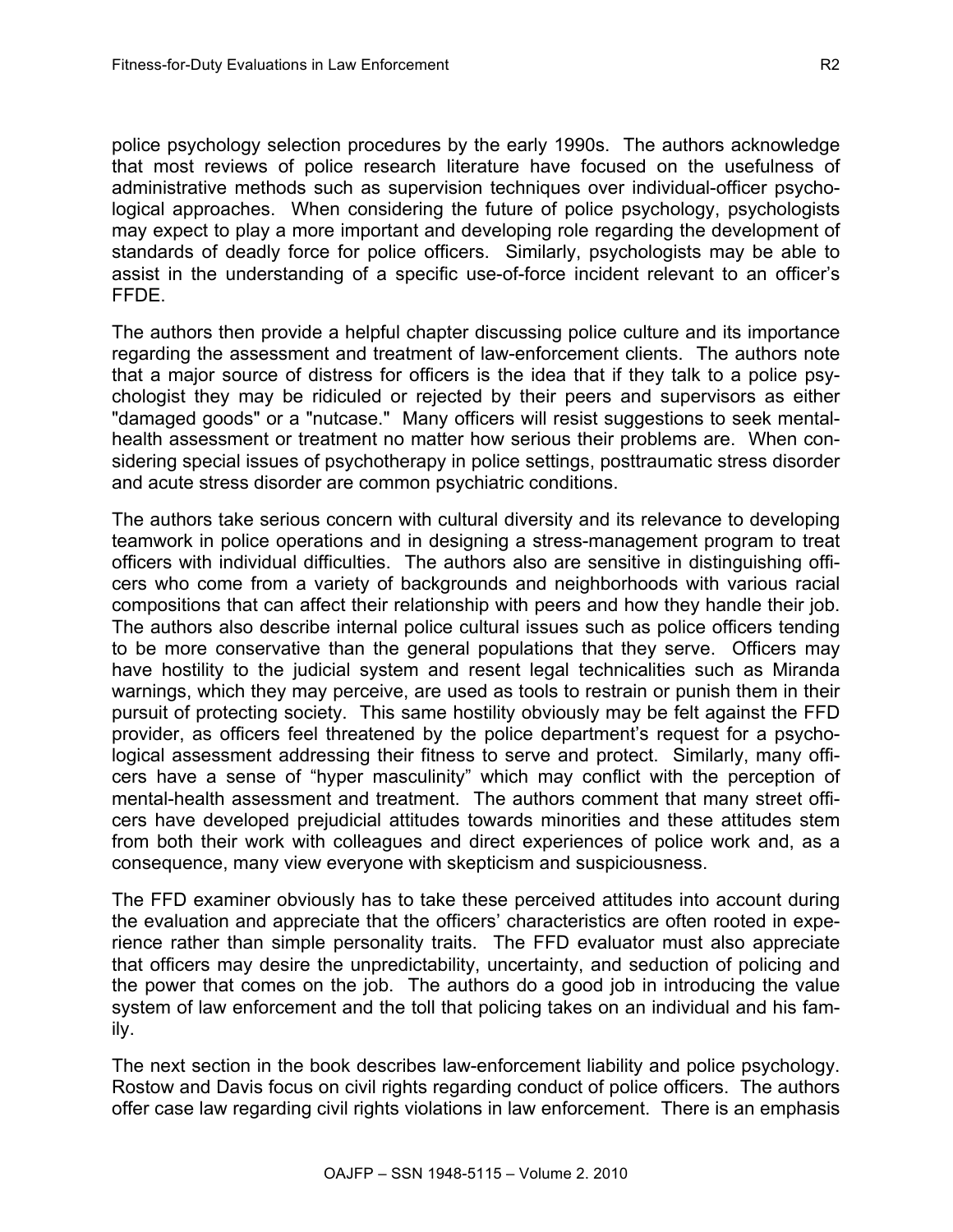on accountability of disciplining officers for misconduct as in the Rodney King case or respecting the freedom of police officers to decide to act or refrain from acting with their own professional discretion. The authors also address a case in which a plaintiff civilian claimed a civil-rights violation at the hands of an officer, and the issue of forensic psychological testimony regarding whether the officer had been properly trained, selected, or supervised. Such testimony may be required when an officer who is deemed unfit for duty by an FFDE later challenges that finding in court as a violation of his employment rights. In these cases the allowable testimony of the FFDE provider may be critical and it is desirable that the police psychologist or expert witness develop conclusions in a manner that is consistent with the federal rules of evidence, FRE 702, and related case law such as *Daubert v. Merrell Dow Pharmaceuticals, Inc., 1993.*

Before performing a FFDE, the psychologist should have a solid grasp of the reasons law-enforcement agencies make these referrals. The authors do a good job in describing appropriate reasons for FFDEs including but not limited to the following factors:

- 1) allegations of excessive and inappropriate and unexplained use of force;
- 2) emergence of prejudicial or overbearing written or spoken conduct or behavior;
- 3) threats or insinuations of violence;
- 4) medical conditions characterized by reports of debilitating physical complaints that are not detected in standard medical examinations;
- 5) complaints by family, relatives or friends, or associates of threatening or bizarre off-duty behavior;
- 6) signs of emotional instability present following a shooting incident or traumatic job-related incident; and/or
- 7) sexual inappropriateness or acting out especially concerning unwanted sexual advances or implications of a misuse of authority.

For the expert witness who wants a "nuts and bolts" tutorial on how to conduct forensic evaluations pertaining to FFD, Rostow and Davis offer several rich chapters. They first start out with the nature, purpose, mechanics, and methodology of the FFDE. Initially the police department has a duty to determine that an officer does not pose a significant risk of injury to others and that he is capable of performing his duties with customary care and consciousness. The authors acknowledge that FFDEs are often poorly understood by police executives and mental-health professionals who are not police psychologists. They describe the FFDE as a specialized mental-health examination designed to inform the law-enforcement executive and department responsible for the officer's supervision of issues of mental impairment that may affect the ability of the officer to perform his duty in a safe and effective manner. The authors describe the FFDE, in part, as an important part of a risk-assessment evaluation. Specifically, *positive risk* is the assessment of what the officer may do that is potentially damaging, such as threats of harm against others, racist or sexist conduct, and aggression, whereas *negative risk* is what the officer may neglect to do such as distractibility because of substance abuse, rejection of supervision, or dereliction of duty. The authors recognize that many psychologists do not have a police psychology background and may not understand or have been exposed to customary officer conduct, and note that common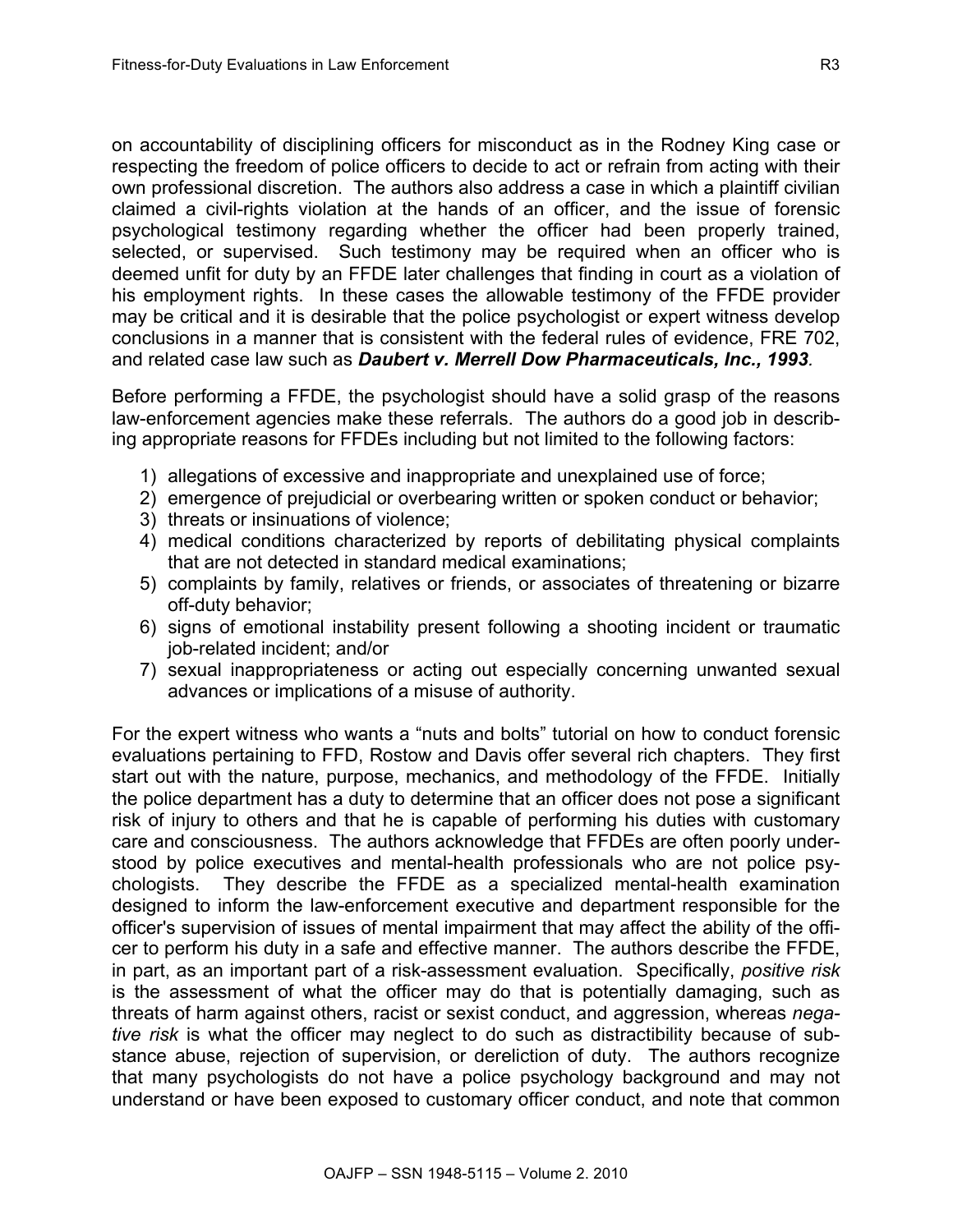officer behaviors may be misunderstood as serious mental illness or personality disorders, which misunderstanding could lead to inappropriate recommendations.

Throughout the evaluation process, the authors clearly describe the importance of communicating the limits of confidentiality to the examinee, that the FFDE must be based on sound administrative and scientific rationales, and that it must fit into other department administrative procedures. When the FFDE provider is an outside consultant, the contract between the provider and the agency must clearly identify the department as the provider's legal client and not the legal client of the officers who are examined by the provider. Further, a pre-established agreement concerning the nature of observations and complaints that will be covered in the FFDE must be established by all parties before the evaluation. When considering the goal of the FFDE, referrals should be made for specific current problems that are connected with officer behavior and which are recorded from observations by colleagues or civilians. In general, this is similar to other forensic psychological evaluations in that the expert must have a clear understanding of the referral question and communication with the referral agency before any evaluation. Similar to other forensic psychological evaluations, the authors also suggest that a treatment provider to the officer should not be a forensic examiner in an FFDE due to a conflict of interest.

Throughout the book, Rostow and Davis emphasize what they call the "minimum necessary rule." The only information that should be included in the FFDE report is information that has job-related significance, such as facts related to substance abuse or risk of violence, but not other information that is sensitive to the officer's background and which is irrelevant to the referral question. As in other forensic psychological and neuropsychological evaluations, the authors suggest that there should be no third-party observations during the examination because the presence of other parties may distort or alter interactions needed by the psychologist to provide a meaningful evaluation and recommendations. As in other forensic psychological evaluations, the courts have held that psychological reports may not be attacked legally from the perspective of defamation.

After the authors describe styles for FFDEs, they turn to specific methods and procedures. As in other forensic evaluations, the examiner should explain to the examinee the nature and purpose of the psychological assessment instruments used and again limit the forensic report to only relevant fitness-related information. In essence, the authors suggest that the FFDE report in written form should be consultative in nature to the law-enforcement executive or agency without including diagnosis or embarrassing detail.

When considering the usefulness of psychological testing, the authors describe the advantages and disadvantages of assessment protocols and focus on the commonplace practice of using objective psychological personality testing while providing brief descriptions of the MMPI-2, the PAI, and the Inwald Personality Inventory, for example. They add that cognitive, intellectual, and neuropsychological testing may be employed in FFDEs if called for by the circumstances of the referral or the reported symptoms or behaviors of the officer. The authors also add that psychologists must be alert to the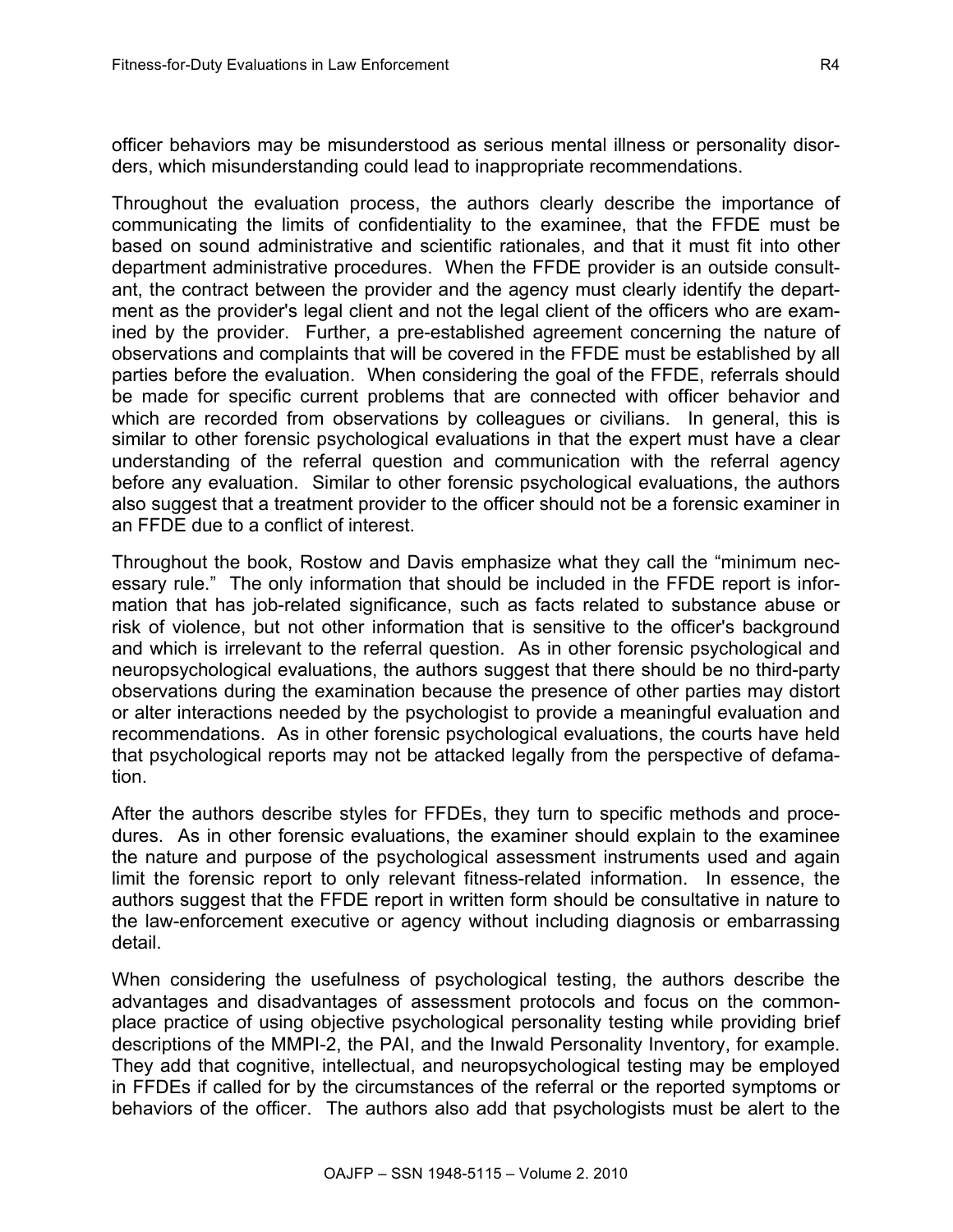particular manner in which a given test was normed and standardized. For example, one of the questions concerning the utility of a test is whether there is an inclusion of police-officer norms and the degree to which the standardization group is similar to that of the current department. The authors also note the concern, as in many forensic assessments, of predictive validity of psychological testing. They assert that not many tests offer good predictive validity for later events or behaviors by a particular police officer. Similar to other forensic psychological evaluations, the goal of the FFDE is not just to come up with a diagnosis but rather to determine the likelihood that the officer presents a mentally or emotionally based danger to the employer or other persons by active misconduct or inability to perform the job.

In addition to the assessment of mental-health and personality disorder issues, recommendations are very important. The authors describe four conclusions of a fitness-forduty evaluation including:

- 1) unfit;
- 2) unfit but treatable;
- 3) no discernible mental health problems; or
- 4) invalid presentations.

The recommendations section should contain a clear opinion of whether the officer is deemed presently fit for unrestricted law-enforcement duty, fit for duty with optional time-limited accommodations, temporarily unfit for duty pending a proposed intervention, or unfit for duty with the likelihood of remediation.

In some cases, the officer is found unfit but treatable and after treatment, he will be recommended to have a post treatment re-evaluation, which is another type of FFDE. After producing a report, as in other forensic psychological evaluations, the release of records to third parties should be limited and it is advisable to share FFDE reports only within the limited circle such as the law-enforcement agency, lawyers involved, and the civil service board.

The authors offer a chapter on confidentiality of psychological information and the HIPAA in police psychology. The FFDE provider has the ethical responsibility to serve the public interest and evaluate the officer from a viewpoint of professional lawenforcement standards of conduct. In contrast, a treating police psychologist must have a working knowledge of police psychology, but is a clinical provider who has a functioning doctor-patient relationship with the officer and not a forensic examiner. As in other psychological assessment and treatment relationships, issues of confidentiality, consent by the person in treatment, disclosure to the client, and disclosure to law-enforcement agencies are factors to be considered. The authors note that many police officers have alcohol and drug-abuse issues and they discuss alcohol and drug-abuse confidentiality laws. They describe HIPAA in police psychological evaluations as affecting the collection of information about the mental-health treatment of officers before and following an FFDE and point out a need to clarify the FFDE provider's position as other than a covered entity. While patients normally have access to their medical records, in most FFDEs HIPAA regulations provide that "Patients do not have the right of access to